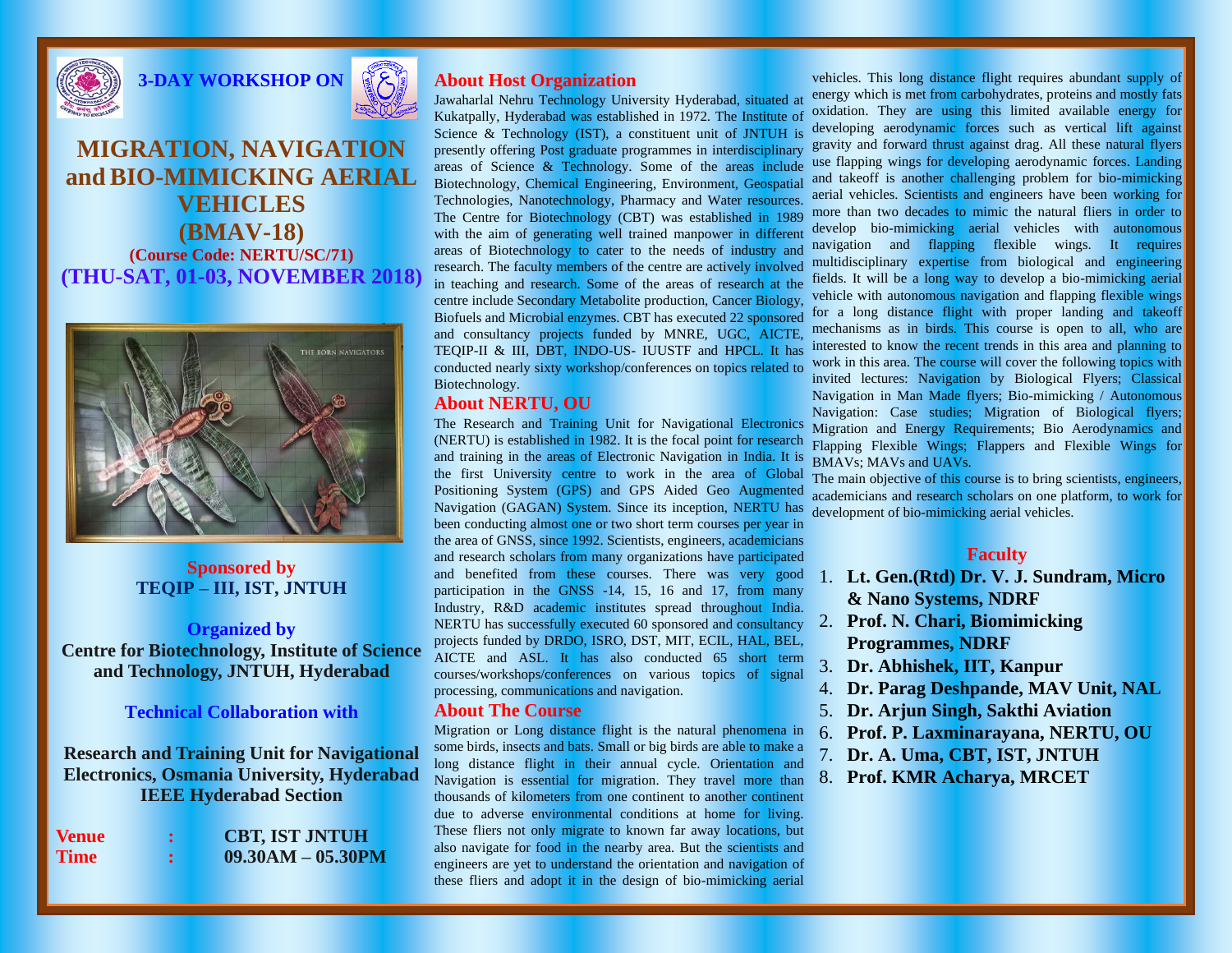## *List of advisory committee Internal*

Prof. K. Subba Rao Prof. M. Lakshmi Narasu Dr. Archana Giri Dr. L. Saida Naik Dr. Ch. Kalyani Dr. Anjaneyulu Musini Dr. K. Venkateswar reddy Dr. P. Ranjit Mr. Suresh Babu

#### *External*

Prof. N. Chary Dr. Amit Kumar

*Chief Patron* **Prof. A. Venugopal Reddy Hon'ble Vice-Chancellor, J. N. T. University Hyderabad**

#### *Patrons*

**Prof. A. Govardhan Rector, J.N.T.University Hyderabad Prof. N. Yadaiah Registrar J.N.T.University Hyderabad** 

#### *Chairperson*

**Prof. B. Venkateswara Rao Director, IST, JNTUH** 

#### *Coordinators*

**Dr. A. Uma Head and Assistant Professor, IST, JNTUH Prof. P. Laxminarayana, Director, NERTU, OU**

#### *Registration*

Registration Fee (INR): 18%GST will be extra. For Full Time PG/PhD students: **Rs. 1500/-** Faculty members: **Rs. 1500/-**For Scientists and Engineers: **Rs. 3000/-** DD/Cheque should be drawn in favor of **Coordinator, Bio-mimicking** or online payment through NEFT to **Coordinator, Bio-mimicking A/C No.: 37987004918 IFSC Code: SBIN0021008** JNTU Campus Branch State Bank of India, Kukatpally. **Registration Starts from 05 th October 2018 Last Date for Registration**: **24th October 2018** Interested candidates can download the registration form and send the filled form to the following address along with DD/Cheque, to "The Coordinator, BMAV-18, Center for Biotechnology, Institute of Science and Technology, Jawaharlal Nehru Technological University Hyderabad, 500085" or send it be email to **biotechaliya@gmail.com**, **[sreenu471.ece@gmail.com](mailto:sreenu471.ece@gmail.com) & nertu.courses@osmania.ac.in Co-Coordinators, BMAV-18 Dr. S. Aliya**, CBT, IST, JNTUH Ph. 09885520755, biotechaliya@gmail.com **Ch.Srinu**, Research Scholar, NERTU, OU, Ph.09032930657, sreenu471.ece@gmail.com *Address for correspondence*  **Dr. A.Uma, Coordinator, BMAV-18,** Assistant Professor & Head

Centre for Biotechnology, Institute of Science and Technology, Jawaharlal Nehru Technological University Hyderabad, Kukatpally, Hyderabad-500 085 E-mail: vedavathi1@jntuh.ac.in, Phone: 0984 812 0819 (Mobile), 23157220(R)

**Prof.P.Laxminarayana**, Director, NERTU, OU **Co-Coordinator, BMAV-18**  E-mail: laxminarayana@osmania.ac.in Phone. 0949 080 5486 For schedule and other details visit http://jntuhist.ac.in or www.osmania.ac.in or http://www.uceou.edu.

### **3-Day Workshop on**

**Migration, Navigation and Bio-Mimicking Aerial Vehicles (BMAV-18)**

**01-03 November 2018 (Course Code: NERTU/SC/71) Organized by CBT, IST, JNTUH, Hyderabad Technical Collaboration with Research and Training Unit for Navigational Electronics, Osmania University, Hyderabad IEEE Hyderabad Section Sponsored by TEQIP – III, IST, JNTUH**

## **REGISTRATION FORM**

**Name (Mr./Mrs./Ms./Dr./Prof):** 

**Designation: \_\_\_\_\_\_\_\_\_\_\_\_\_\_\_\_\_\_\_\_\_\_\_\_\_\_\_\_ Full Address\_\_\_\_\_\_\_\_\_\_\_\_\_\_\_\_\_\_\_\_\_\_\_\_\_\_\_\_\_** 

**\_\_\_\_\_\_\_\_\_\_\_\_\_\_\_\_\_\_\_\_\_\_\_\_\_\_\_\_\_\_\_\_\_\_\_\_\_\_\_** 

**\_\_\_\_\_\_\_\_\_\_\_\_\_\_\_\_\_\_\_\_\_\_\_\_\_\_\_\_\_\_\_\_\_\_\_\_\_\_\_\_ Cell No: \_\_\_\_\_\_\_\_\_\_\_\_\_\_\_\_\_\_\_\_\_\_\_\_\_\_\_\_\_\_\_\_ Email id:**  $\blacksquare$ 

**Accommodation:** Required/Not Required

| <b>Registration fee details:</b> |  |
|----------------------------------|--|
| Amount:                          |  |
| <b>DD</b> No:                    |  |
| Date:                            |  |
| <b>Bank Details:</b>             |  |

**Signature of the Applicant**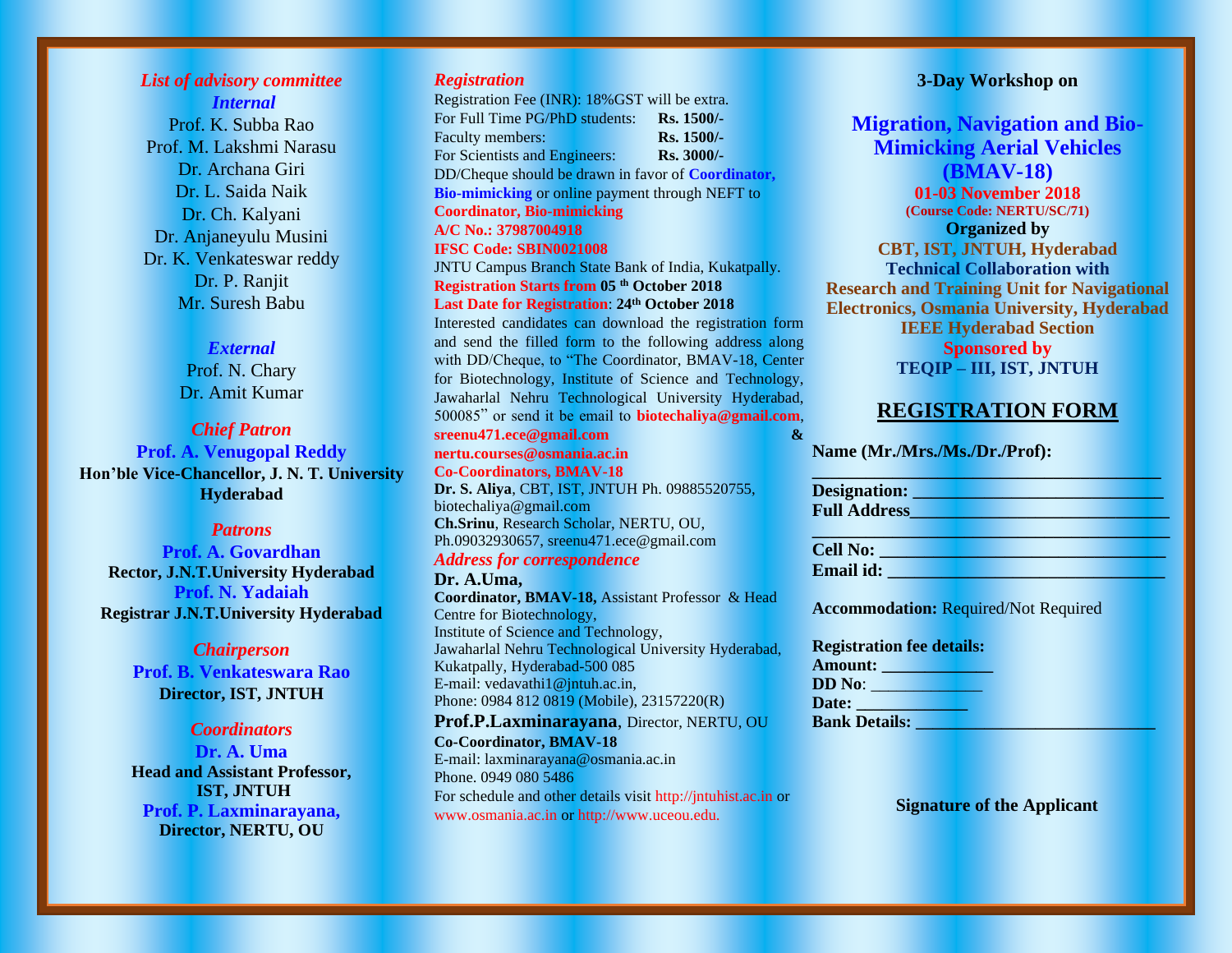**3-DAY Short Workshop on**

**Migration Navigation, and Biomimicking Aerial Vehicles**

**Centre for Biotechnology, Institute of Science and Technology, JNTUH, Hyderabad – 500085**

**In Collaboration (Technical) with**

# **Research and Training Unit for Navigational Electronics, Osmania University Hyderabad-500007**

|                                               | 0930-1030                          | 1030-1130                            | $11.30-$<br>2.00 | 1200-1300                                       | 13.00-<br>14.00 | 1400-1500                                                | 15.00<br>15.30 | 1530-1630                                        | 1630-1730                                                                    |
|-----------------------------------------------|------------------------------------|--------------------------------------|------------------|-------------------------------------------------|-----------------|----------------------------------------------------------|----------------|--------------------------------------------------|------------------------------------------------------------------------------|
| Day-1<br><b>Thu</b><br><b>Nov. 1,</b><br>2018 | <b>Registration</b><br>& Inaugural | <b>Keynote Addres</b>                | Tea              | <b>Migration of</b><br><b>Biological flyers</b> | Lunch           | <b>Classical Navigation in</b><br><b>Man Made Flyers</b> | <b>Tea</b>     | <b>Navigation by</b><br><b>Biological Flyers</b> | <b>Classical</b><br><b>Navigation in</b><br><b>Man Made</b><br><b>Flyers</b> |
|                                               | <b>Function</b>                    | Lt.Gen. (Rtd)<br>Dr.V.J<br>.Sundaram |                  | <b>Prof.Chary</b><br><b>NDRF</b>                |                 | Dr.Arjun Singh<br><b>Sakti Aviation</b>                  |                | Prof.P.Laxminarayana<br><b>NERTU, OU</b>         | Dr.Arjun Singh<br><b>Sakti Aviation</b>                                      |

## **TENTATIVE SCHEDULE**

|                                        | 09.30-11.00                                                                   | 11.00<br>11.30 | 11.30-13.00                                                                  | $13.00 -$<br>14.00 | 1400-1500                                                                                                                              | 15.00<br>15.30 | 1530-1630                                                           | 1630-1730                                                                                             |
|----------------------------------------|-------------------------------------------------------------------------------|----------------|------------------------------------------------------------------------------|--------------------|----------------------------------------------------------------------------------------------------------------------------------------|----------------|---------------------------------------------------------------------|-------------------------------------------------------------------------------------------------------|
| Day-2<br>Fri<br><b>Nov. 2,</b><br>2018 | <b>Bio Aerodynamics</b><br><b>Lift, Thrust and Stall</b><br><b>Generation</b> | <b>Tea</b>     | <b>Basics of Design and</b><br><b>Development of UAVs and</b><br><b>MAVs</b> |                    | <b>Fluid-Structure</b><br><b>Interaction in Bird-</b><br><b>like Flexible Flapping</b><br><b>Wing: An</b><br><b>Experimental Study</b> | Tea            | <b>Design and</b><br><b>Development of UAVs</b><br>and MAVs at IITK | <b>UAV Design</b><br><b>Approach and</b><br><b>Wind Tunnel</b><br><b>Characterization</b><br>of a UAV |
|                                        | Prof.N.Chari, NDRF                                                            |                | Dr.Abhishek, IITK                                                            |                    | Dr.Parag, NAL                                                                                                                          |                | Dr.Abhishek, IITK                                                   | Dr.Parag NAL                                                                                          |

|                                        | 0930-1030                                                                             | 1030-1130                                                                             | 11.30<br>12.00 | 1200-1300                                                                                                                                   | 13.00<br>4.00 | 1400-1500                                      | 15.00<br>15.30 | 1530-1630                 |
|----------------------------------------|---------------------------------------------------------------------------------------|---------------------------------------------------------------------------------------|----------------|---------------------------------------------------------------------------------------------------------------------------------------------|---------------|------------------------------------------------|----------------|---------------------------|
| Day-3<br><b>Sat</b><br>Nov. 3,<br>2018 | <b>Meeting</b><br><b>Energy</b><br><b>Requirement</b><br>s during<br><b>Migration</b> | <b>Biomimicking</b><br><b>Autonomous</b><br><b>Navigation:</b><br><b>Case studies</b> | Tea            | <b>Review on</b><br>mathematical<br><b>Models for Wing</b><br><b>beat Frequency of</b><br><b>Insects</b><br>Dr.KMR Acharya,<br><b>MRCET</b> |               | <b>Presentations by</b><br><b>PhD Research</b> | <b>Tea</b>     | <b>Concluding Session</b> |
|                                        | Dr.A.Uma<br>CBT,<br><b>JNTUH</b>                                                      | P.Laxminarayana<br><b>NERTU, OU</b>                                                   |                |                                                                                                                                             |               | <b>Scholars and Students</b>                   |                |                           |